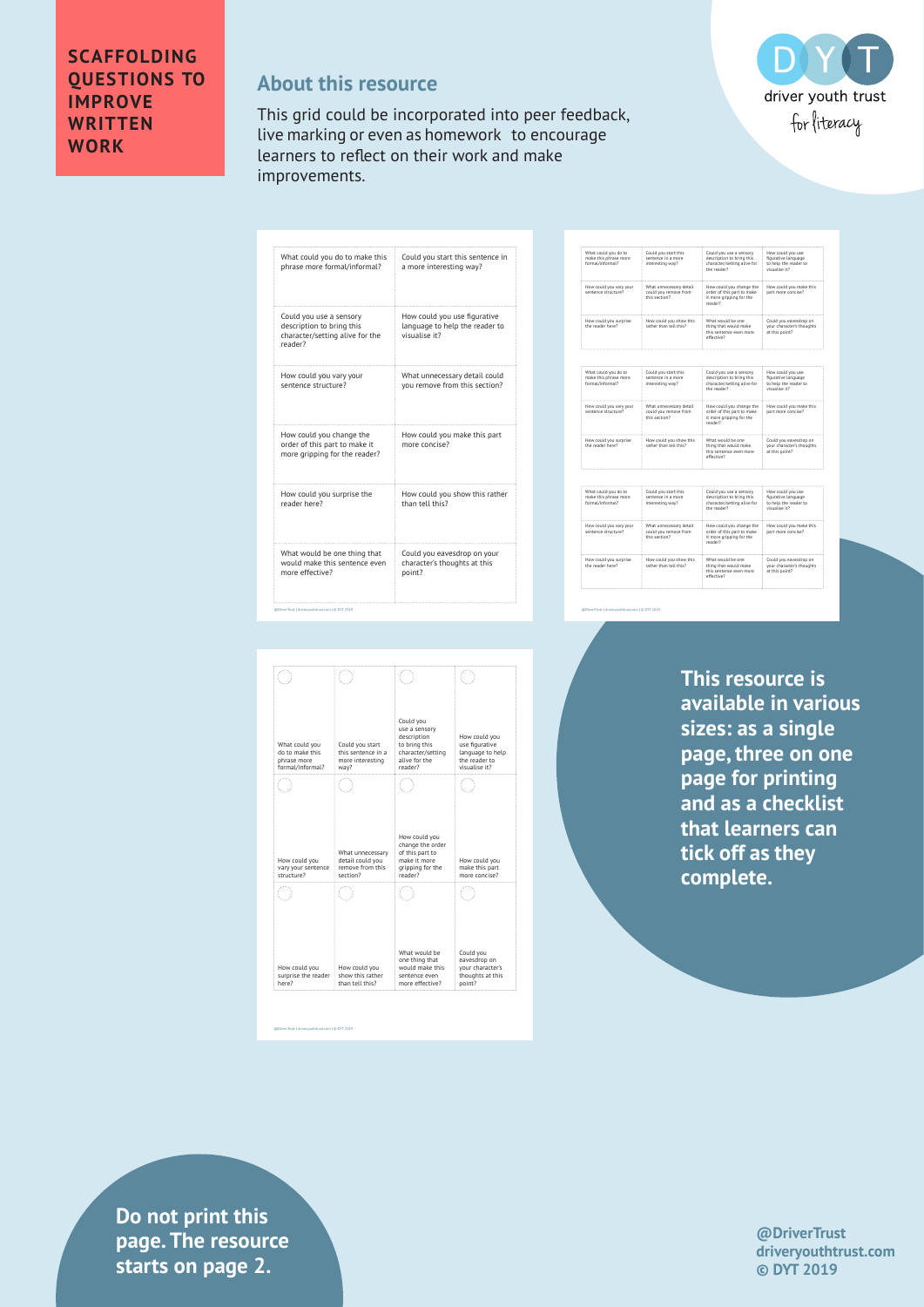| What could you do to make this                                                                     | Could you start this sentence in                                                |
|----------------------------------------------------------------------------------------------------|---------------------------------------------------------------------------------|
| phrase more formal/informal?                                                                       | a more interesting way?                                                         |
| Could you use a sensory<br>description to bring this<br>character/setting alive for the<br>reader? | How could you use figurative<br>language to help the reader to<br>visualise it? |
| How could you vary your                                                                            | What unnecessary detail could                                                   |
| sentence structure?                                                                                | you remove from this section?                                                   |
| How could you change the<br>order of this part to make it<br>more gripping for the reader?         | How could you make this part<br>more concise?                                   |
| How could you surprise the                                                                         | How could you show this rather                                                  |
| reader here?                                                                                       | than tell this?                                                                 |
| What would be one thing that                                                                       | Could you eavesdrop on your                                                     |
| would make this sentence even                                                                      | character's thoughts at this                                                    |
| more effective?                                                                                    | point?                                                                          |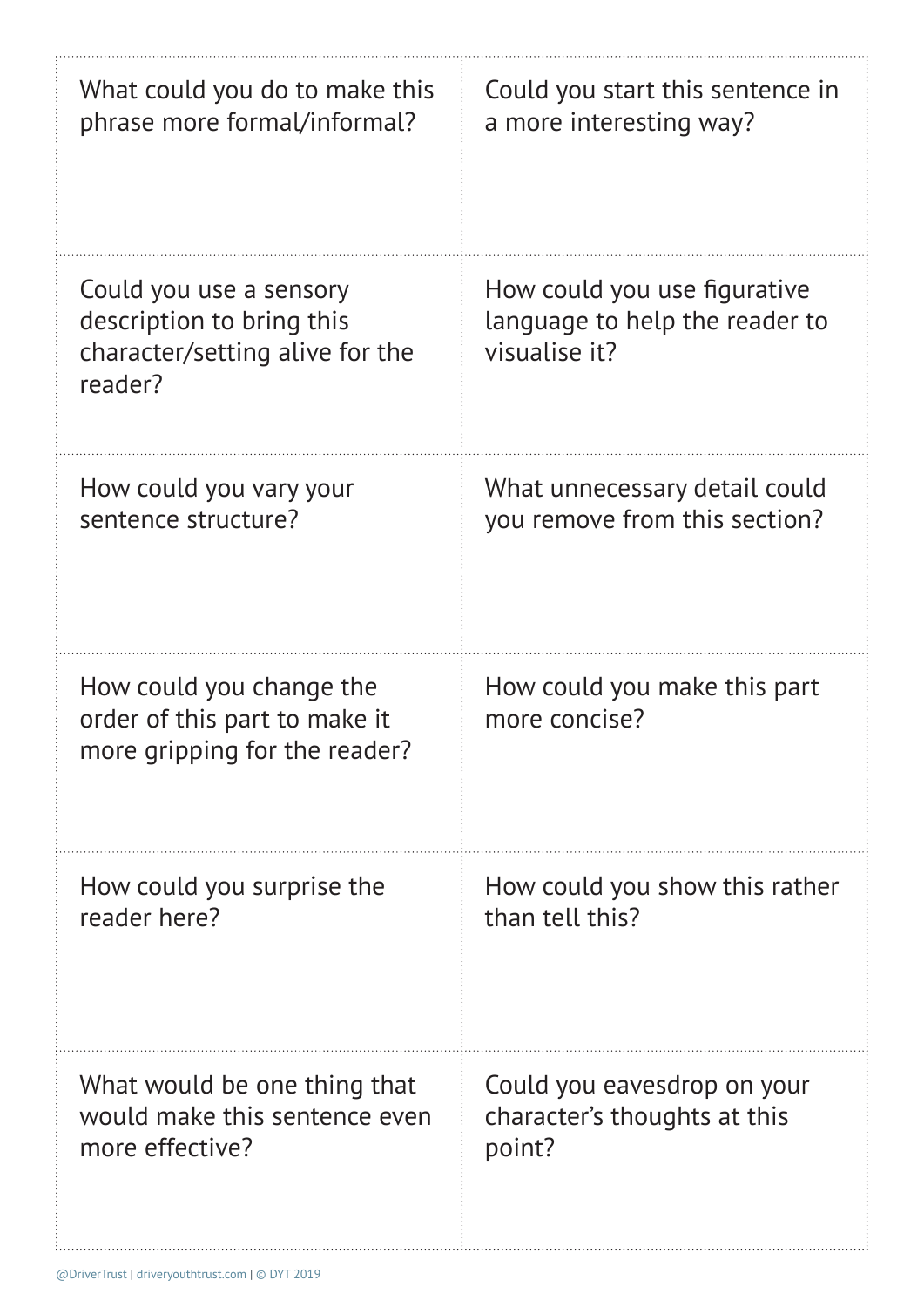| What could you do to<br>make this phrase more<br>formal/informal? | Could you start this<br>sentence in a more<br>interesting way?    | Could you use a sensory<br>description to bring this<br>character/setting alive for<br>the reader? | How could you use<br>figurative language<br>to help the reader to<br>visualise it? |
|-------------------------------------------------------------------|-------------------------------------------------------------------|----------------------------------------------------------------------------------------------------|------------------------------------------------------------------------------------|
| How could you vary your<br>sentence structure?                    | What unnecessary detail<br>could you remove from<br>this section? | How could you change the<br>order of this part to make<br>it more gripping for the<br>reader?      | How could you make this<br>part more concise?                                      |
| How could you surprise<br>the reader here?                        | How could you show this<br>rather than tell this?                 | What would be one<br>thing that would make<br>this sentence even more<br>effective?                | Could you eavesdrop on<br>your character's thoughts<br>at this point?              |

| What could you do to<br>make this phrase more<br>formal/informal? | Could you start this<br>sentence in a more<br>interesting way?    | Could you use a sensory<br>description to bring this<br>character/setting alive for<br>the reader? | How could you use<br>figurative language<br>to help the reader to<br>visualise it? |
|-------------------------------------------------------------------|-------------------------------------------------------------------|----------------------------------------------------------------------------------------------------|------------------------------------------------------------------------------------|
| How could you vary your<br>sentence structure?                    | What unnecessary detail<br>could you remove from<br>this section? | How could you change the<br>order of this part to make<br>it more gripping for the<br>reader?      | How could you make this<br>part more concise?                                      |
| How could you surprise<br>the reader here?                        | How could you show this<br>rather than tell this?                 | What would be one<br>thing that would make<br>this sentence even more<br>effective?                | Could you eavesdrop on<br>your character's thoughts<br>at this point?              |

| What could you do to<br>make this phrase more<br>formal/informal? | Could you start this<br>sentence in a more<br>interesting way?    | Could you use a sensory<br>description to bring this<br>character/setting alive for<br>the reader? | How could you use<br>figurative language<br>to help the reader to<br>visualise it? |
|-------------------------------------------------------------------|-------------------------------------------------------------------|----------------------------------------------------------------------------------------------------|------------------------------------------------------------------------------------|
| How could you vary your<br>sentence structure?                    | What unnecessary detail<br>could you remove from<br>this section? | How could you change the<br>order of this part to make<br>it more gripping for the<br>reader?      | How could you make this<br>part more concise?                                      |
| How could you surprise<br>the reader here?                        | How could you show this<br>rather than tell this?                 | What would be one<br>thing that would make<br>this sentence even more<br>effective?                | Could you eavesdrop on<br>your character's thoughts<br>at this point?              |